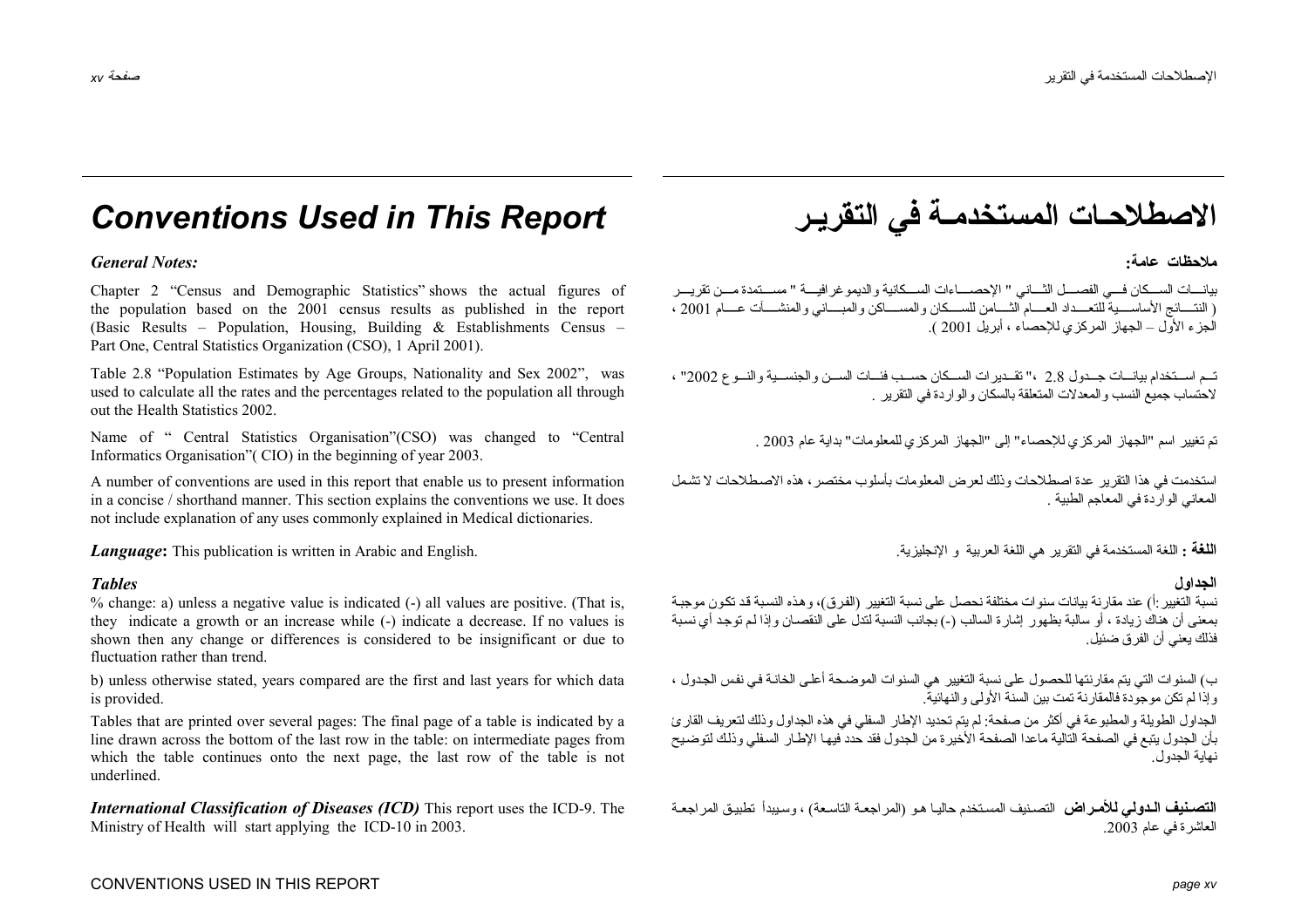### **إحصاءات موجزة** *Statistics Summary*

### **جدول 1.1** *1.1 Table*

The population figures for the years (1998-2000) represent the estimated population based on the 1991 census. While the 2001 & 2002 estimates based on the 2001 census.

### **جدول 1.3 ، جدول 1.4** *1.4 Table 1.3, Table*

Physicians: Number of Arabian Gulf University physicians is included as a total within the government sector because these physicians are practicing at government hospitals and health centers.

Some of the Bahrain Specialist Hospital data were presented in the Summary Statistics chapter but not as a separate chapter within the Private Hospitals because the hospital was officially opened in the last quarter of 2002, therefore there was insufficient data for publishing.

Bed capacity at Bahrain Specialist Hospital is 89 beds, but as a first phase only 45 beds were utilized, the figure '45' is shown in Table 1.4

### **جدول .5 1** *1.5 Table*

Total cost: includes direct expenditure and part of the in-direct expenditures such as training, maintenance and administration. All direct expenditures are presented in the Financial Resources chapter.

Cost of Zallaq & Jaw & Asker clinic is included within Region four health centers cost.

Allied health resources: number of physicians etc stated under Training Directorate because some of these resources are officially reporting to Training Directorate.

Muharraq Maternity Hospital: in previous years data belong to long stay wards in Muharraq hospital was included within Muharraq hospital, but since 2001 it is included with Geriatric hospital data.

Out-patients visits by health center shown in this table represent the total of following visits: General, Dental, child screening and antenatal clinics.

بيانات السكان الموضحة في الجدول للأعوام (1998 – 2000 ) تعكس التقدير ات السكانية المعتمدة على تعداد السكان لعام <sup>1991</sup> ، بينما اعتمدت تقديرات السكان لعامي <sup>2001</sup> <sup>و</sup> <sup>2002</sup> على تعداد السكان لعام 2001 .

الأطباء: جملة بيانات القطاع الحكومي تشمل عدد أطباء جامعة الخليج العربي وذلك لممارستهم المهنة في المر اكز والمستشفيات الحكومية بنظام جزئي.

تم عرض بعض بيانات مستشفى البحرين التخصصي في فصل الإحصاءات الموجزة ولم يخصص فصل للمستشفى ضمن المستشفيات الخاصة وذلك لعدم توفر البيانات الكافية حيث تم افتتاح المستشفى في الربع الأخير من عام 2002 .

عدد الأسرة في مستشفى البحرين التخصصي 89 سرير ، ولكن كمرحلة أولى تم إشغال 45 سرير فقط كما هو موضح في جدول 1.4 .

مجموع التكلفة: يشمل المصروفات المباشرة وجزء من المصروفات الغير مباشرة (كالتدريب،الصيانة، الإدارة)، أما بالنسبة للمصروفات المباشرة فهي موضحة في فصل الموارد المالية.

تكلفة عيادة الزلاق وعيادة جو وعسكر : مدرجة مع تكلفة المراكز الصحية في المنطقة الرابعة.

القوى العاملة الطبية والمساندة: تم إدراج بعض البيانات مثل الأطبـاء...الـخ تحت إدارة التدريب لأنهم يتبعون هذه الإدارة.

مستشفى المحر ق للو لادة: بيانات أجنحة الإقامة الطويلة في مستشفى المحر ق للو لادة كانت في السنوات السابقة موضحة ضمن بيانات المستشفى ولكن منذ عام <sup>2001</sup> تم دمجها ضمن بيانات مستشفى العجزة .

ز بار ات العبادات الخار جية حسب المركز الصحي المبينة في هذا الجدول تمثل مجموع : زيبار ات العيادات العامـة والأسنان <sup>و</sup> زيارات عيادات فحص الأطفال <sup>و</sup> الحوامل.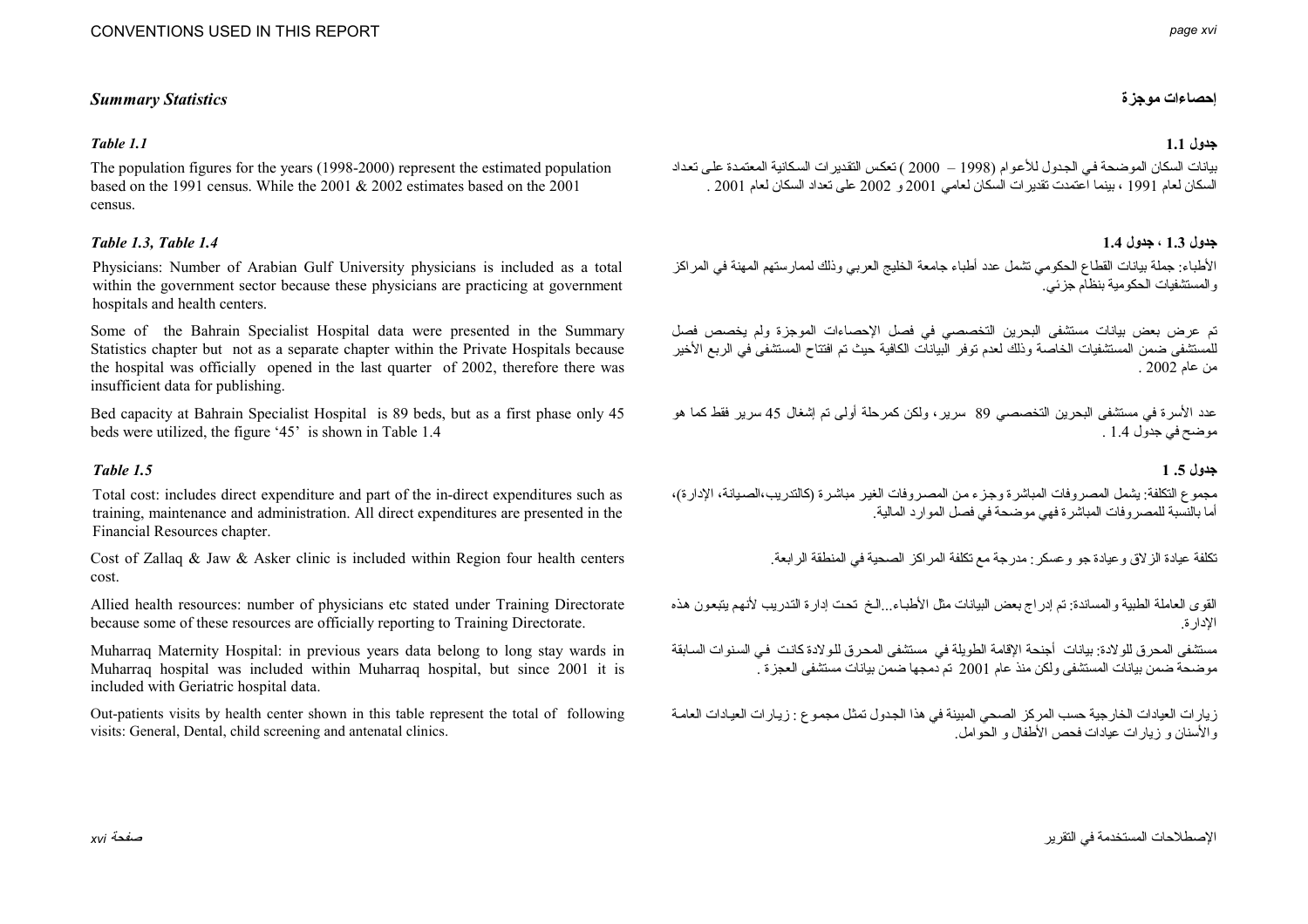Population figures used in this chapter based on the latest census April, 2001and provided by the Central Informatics Organization previously known as Central Statistics Organization. We have used Population Estimates 2002 for calculating all related rates & percentages.

### **جدول 2.9 ، 2.10** *2.10 , 2.9 Table*

Source of Population estimates by region and health centers for 2002 is the Central Informatics Organization previously known as Central Statistics Organization, where in previous years it was calculated at Health Information Dir. By using a fixed percentage of population distribution by region, nationality and sex.

### **العامة** *Health Public*

### *6.3 Table*

Measles vaccine as single antigen dose 1 and MMR as dose 2 was replaced by  $MMR_1$ at one year of age and MMR2 at 4-6 years of age since 1999.

MMR<sub>1</sub>: A shift of Measles vaccine from the age of 9 months to age 1 year leads to progress in coverage of Measles dose 1 ( $MMR_1$ ).

MMR<sub>2</sub>: The coverage of Measles dose 2 (MMR<sub>2</sub>) reduce since 2001 due to the effect of the National Measles Campaign conducted in 1999, as children who received the campaign dose and previous dose of Measles or MMR will not be vaccinated with MMR at school entry.

### **جدول 6.5** *6.5 Table*

## **الإحصاءات السكانية والديموغرافية** *Statistics Demographic & Census*

البيانسات المتعلقــة بالســكان والموضــحة فــه فصــل الإحصــاءات الســكانية مصـــدر ها الجهــاز المركــزي للمعلومـات (الجهـاز المركـزي للإحصـاء سـابقاً) وهـي تتعلـق بـآخر تعـداد تـم عملّـه فـي أبريـل 2001 ، ولكن عند احتسـاب المعـدلات والنسـب التـي لهـا علاقـة بالسـكان فلقـد تـم الاعتمـاد علـي تقـدبر ات السـكان فـي . 2002

تقدير ات السكان حسب المنطقة وحسب المراكز الصحية لعام 2002 مصدر ها المباشر هو الجهاز المركزي للمعلومات ( الجهاز المركزي للإحصاء سابقاً) بينما تم تقدير ها في السنوات السابقة في إدارة المعلومات الصحية وذلك بتثبيت التوزيع النسبي للسكان حسب المنطقة والجنسية والنوع .

### **الصحة**

### **جدول 6.3**

لقاح الحصبة كجرعة أولى واللقاح الثلاثي (الحصبة ، الحصبة الألمانية ، أبو كعب) كجرعة ثانية تم استبدالهما باللقاح الثلاثي (الحصبة ، الحصبة الألمانية ، أبو كعب) كجرعة أولى للأطفال في السنة الأولى من العمر والجرعة الثانية عند سن 6-4 سنوات منذ عام 1999 .

الجر عة الأولى : تم استبدال لقاح الحصبة باللقاح الثلاثي (الحصبة ، الحصبة الألمانية ، أبو كعب) كجر عة أولـى للأطفال عند سن سنة واحدة بدلاً من تسعة شهور منذ عام <sup>1999</sup> مما أدى إلى رفع نسبة التغطية بالتطعيم.

الجرعة الثانية : انخفاض نسبة تغطية لقاح الحصبة في عام 2001 بلقاح ثلاثي (الحصبة ، الحصبة الألمانية ، أبو .<br>كعب) للحر عة الثانية للأطفال 4-6 سنو ات نتيجة للحملة الوطنية في عام 1999 ، حيث تم استثناء الأطفال الذين تم تطعيمهم بجر عـة ثانيـة فـي الحملـة و كـانو ا محصـنين بجر عـة أو لـي سـابقة مـن الحصـبة أو اللقـاح الثلاثـي MMR (الحصبة ، الحصبة الألمانية ، أبو كعب )

مرآز الدير الصحي : تقدم خدمات رعاية الحوامل في مرآز المحرق الصحي . .C.H Muharraq at provided is services Antenatal .C.H Dair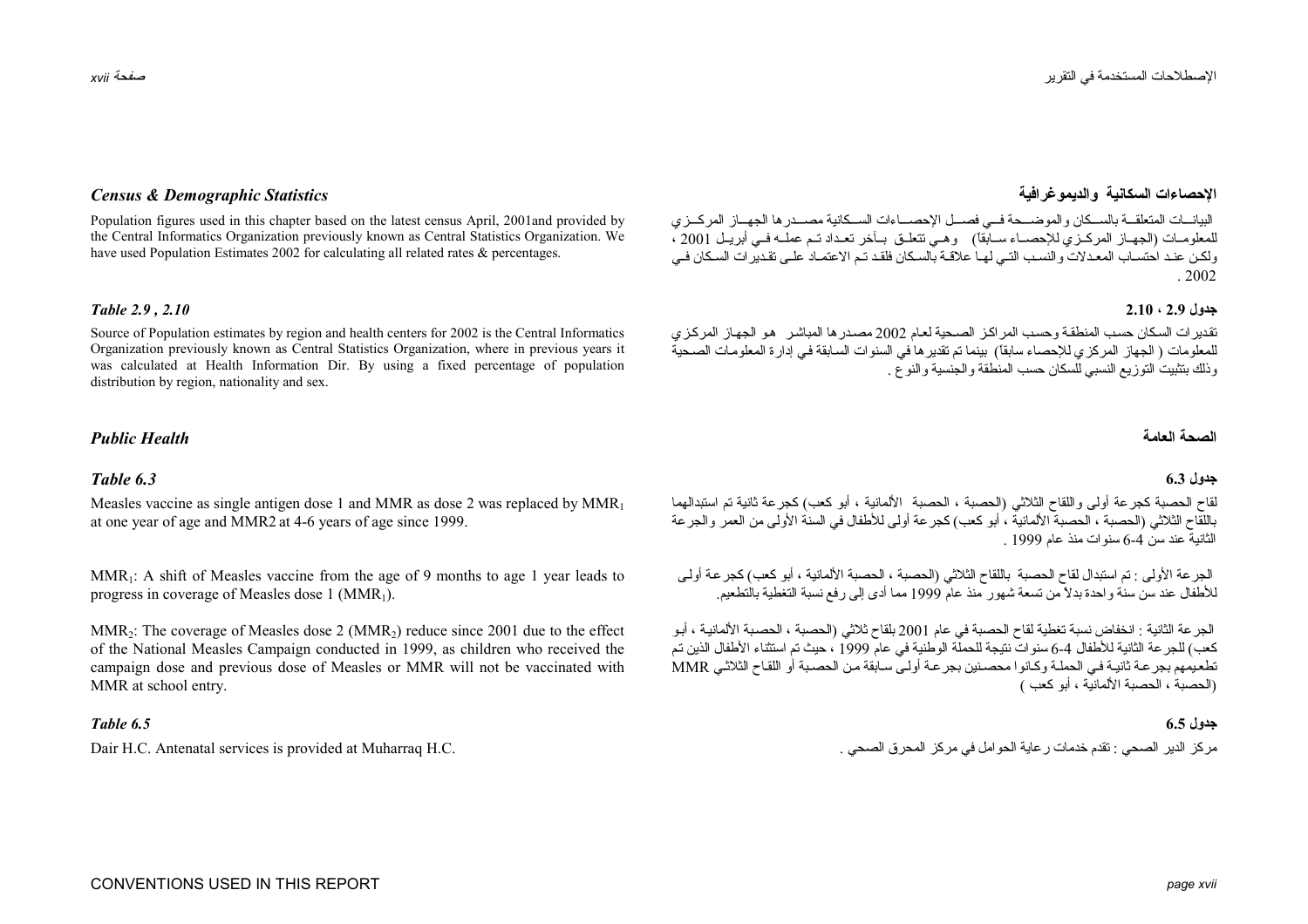### **جدول 6.6** *6.6 Table*

Percentage Coverage of TT will normally be decreased by time as most of the pregnant women were immuned due to childhood or school vaccination.

Percentage Coverage for child protection at birth (CPB) by tetanus vaccination against tetanus neonatorum will normally be increased by the number of newborns protected at birth against tetanus from their mother who received 2 doses or more of tetanus any time in her life.

There is no percentage coverage of MMR1 & MMR2 for Mohammed Kanoo HC because this health centre was opened at the end of 2001, therefore the births data of previous years –which is required for such calculation- is not applicable.

# **الرعاية الصحية الأولية** *HealthCare Primary*

Health centers with no antenatal services are referred to other health centers as follows:

- Antenatal services for Dair H.C. patients is offered in Muharraq H.C.
- This service is offered for Jaw & Asker Clinic patients in Hamad Kanoo H.C.
- This service is offered for Zallaq clinic patients in Kuwait H.C.

### **جدول 7.10** *7.10 Table*

% pregnant women received Tetanus Toxoid: there are discrepancy between percentage shown in this table and table 6.6 in Public Health chapterbecause of using different dominators, in Primary health care chapter percentage is calculated as Ministry of Health level:

Pregnant women received  $2^{nd}$  dose or more of Tetanus Toxoid  $\times 100$ Antenatal initial visits

While in Public Health chapter it is calculated as Kingdom level:

Pregnant women received  $2^{nd}$  dose or more of Tetanus Toxoid  $\times$  100 Total registered live births

This difference occurs since 2001 because in previous year same dominator was used in both chapters which is the total antenatal visits , but this year Public Health decided to change the dominator to registered live births because it covers all health institutions in Kingdom of Bahrain, where is the number of antenatal visits covers health centers only. This matter will be studied with both parties in order to unify method of calculation .

نسبة التغطية بلقاح التيتانوس للحوامل: أغلب النساء الحوامل تلقين لقاح التيتانوس في مرحلة الطفولة أو عن طريѧق حملات التطعيم للمدارس ، فمن الطبيعي أن تنخفض نسبة تطعيمهن مع مرور الوقت .

نسبة الأطفال المحميين عند الولادة بلقاح التيتانوس ضد مرض التيتانوس الوليدي: هذه النسبة سترتفع بشكل طبيعي لاآتساب الأطفال المناعة من أمهاتهن اللاتي تم تطعيمهن بجرعتين أو أآثر في أي وقت من حياتهن.

لا يوجد نسب تغطية لتطعيم الحصبة الجرعة الأولى والثانية لمركز محمد جاسم كانو للأنه افتتح في نهاية عام 2001 وحساب هذه النسب يتطلب بيانات المواليد التابعة لهذا المركز للسنوات السابقة.

خدمات ر عاية الحوامل غير متوفرة في بعض المراكز الصحية، لذا يتم تقديمها في المراكز التالية:

- تقدم خدمات رعاية الحوامل لمرضى مرآز الدير الصحي في مرآز المحرق الصحي .
	- تقدم خدمات الرعاية لمرضى عيادة جو وعسكر في مرآز حمد آانو الصحي
		- تقدم خدمات الرعاية لمرضى عيادة الزلاق في مرآز الكويت الصحي .

نسبة التغطية بلقاح التيتانوس للحوامل: يوجد اختلاف في النسبة الموضحة في هذا الجدول و جدول 6.6 في فصل الصحة العامة بسبب استخدام مقامين مختلفين، ففي فصل الرعايـة الصحية الأوليـة تم الاحتساب علـى مستوى المر اكز الصحية التابعة لوز ار ة الصحة كالآتي:

> عدد الحوامل اللاتي طعمن بالتيتانوس جرعتين أو أآثر × 100 جملة زيارات الحوامل (زيارة أولى)

بينما في فصل الصحة العامة تم الاحتساب على المستوى الوطني للمملكة كالآتي:

عدد الحوامل اللاتي طعمن بالتيتانوس جرعتين أو أآثر × 100 جملة المواليد الأحياء المسجلين

وهذا الاختلاف منذ عام 2001 لأن في التقارير السابقة تم استخدام مقام واحد في الفصلين وهو جملة زيارات الحوامل ولكن هذا العام قررت إدارة الصحة العامѧة الاعتمѧاد علѧى المواليѧد المسѧجلين لأن هѧذا العѧدد يغطѧي جميѧع المؤسسات الصحية في مملكة البحرين، لذا يعتبر أكثر دقة، بينما جملة الحوامل المستخدمة سابقاً تغطي الّمر اكز الصحية الحكومية فقط .وسيتم دراسة البيانات مع الطرفين للإتفاق على عرض نسبة موحدة .

الإصطلاحات المستخدمة في التقرير صفحة *xviii*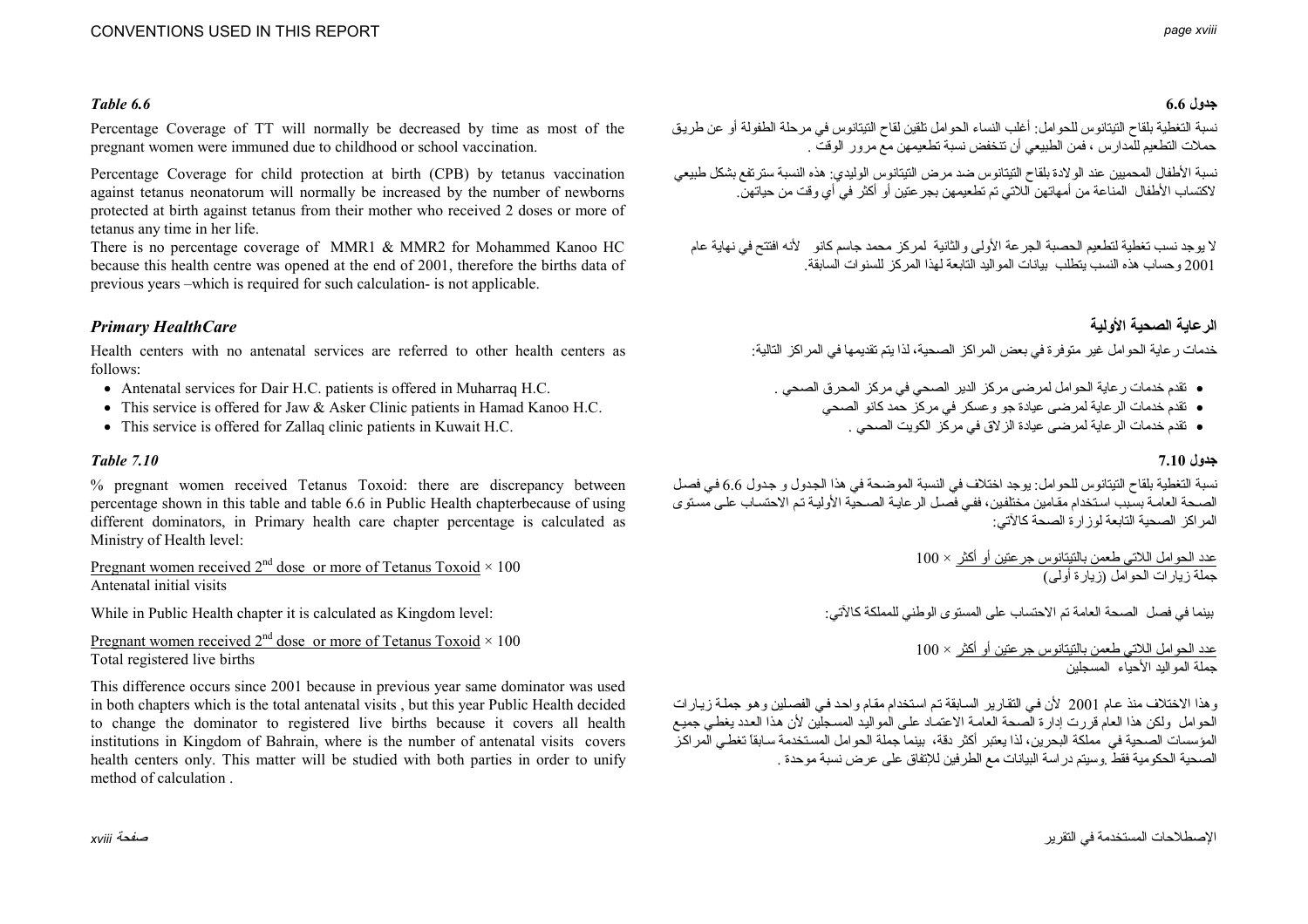### **الإحصاءات الحيوية** *Statistics Vital*

**المواليد المبلغ عنهم** هم المواليد الذين تم التبليغ عن ولادتهم عن طريق المستشفيات ولكѧن لѧم تجѧرى لهѧم إجѧراءات التسجيل وإصدار شهادة ميلاد. إن جملـة المواليد المبلـغ عنهم هو العدد المستخدم في احتساب المعدلات المتعلقة بالمو اليد ماعدا المعدلات حسب الجنسية، فهي تحسب باستخدام عدد المواليد المسجلين كمبا هو موضيح في جدول1.8

**المواليد المسجلين** هم المواليد الذين ولدوا وسجلوا في نفس السنة بمكتب قيد المواليد والوفيات بإدارة الصحة العامة مضاف إليهم المواليد الذين ينتمون لنفس السنة ولكن تم تسجيلهم خلال الـ<sup>3</sup> شهور الأولى من السنة التالية.

> **معدل وفيات الرضع لعام <sup>1999</sup>**<sup>=</sup> وفيات الرضع أقل من سنة لعام <sup>1999</sup> × 1000 المواليد الأحياء لعام <sup>1999</sup>

وفيات الرضع = 102 ( لا تشمل <sup>27</sup> من الخدج أقل من <sup>25</sup> أسبوع من الحمل توفوا بعد الولادة مباشرة)

المواليد الأحياء = 13,187 ( بدون الخدج تحت <sup>25</sup> أسبوع الذين توفوا بعد الولادة مباشرة )

 $7.7 = 1000 \times 102 = 1999$  معدل وفيات الرضع لعام 1999 13,187

قسم الولادة يشمل <sup>20</sup> سرير في جناح النفاس والولادة.

جملة الأسرة في مجمع السلمانية الطبي لا تشمل أسرة الرضع في وحدة العناية الخاصة بالمواليد.

جناح 62 للإقامـة لفترة قصـيرة تم دمج أسرة هذا الجنـاح مـع قسم الباطنيـة فـي عـام 1998 ، وفـي عـام 2001 تم افتتاحه ثانية تحت خدمات أخرى .

جناح <sup>12</sup> تم استخدامه عام <sup>2001</sup> آجناح احتياطي لوجود تصليحات في أحد أجنحة مجمع السلمانية الطبي.

*Reported Births* are births reported by medical institutions usually hospitals. Total reported births figure is used in calculating rates related to births except rates by nationality we used Registered births figure as it is mentioned in T1.8

*Registered Births* are births notified to Births & Deaths Registration Office at Public Health Dir. when a birth certificate is sought for a child. This is all births in the year including those that took place in the year but were registered during the  $1<sup>st</sup>$  three months of the following year.

*Infant Mortality Rate 1999* = Infants deaths  $\lt 1$ yr in 1999  $\times$  1000 Live births in 1999

Infants deaths  $1999 = 102$  (excluding 27 cases of extreme prematurity under 25 weeks of gestation that perish shortly after birth)

Live births 1999 (Denominator) = 13,187 (excluding 27 cases of extreme prematurity under 25 weeks of gestation that perish shortly after birth)

Infant mortality rate in 1999 =  $\underline{102} \times 1000 = 7.7$ 13,187

### **الرعاية الصحية الثانوية / مجمع السلمانية الطبي** *Complex Medical Salmaniya / HealthCare Secondary*

### **جدول 9.1** *9.1 Table*

Obstetrics include 20 beds in Labor and Delivery Ward.

Totals excluding Special Care Baby Unit.

Short Stay Beds (Ward 62) added to Medical Department in 1998 and re-opened in 2001 under Others.

Ward 12: was used as decanter in 2001 because of renovation of SMC ward.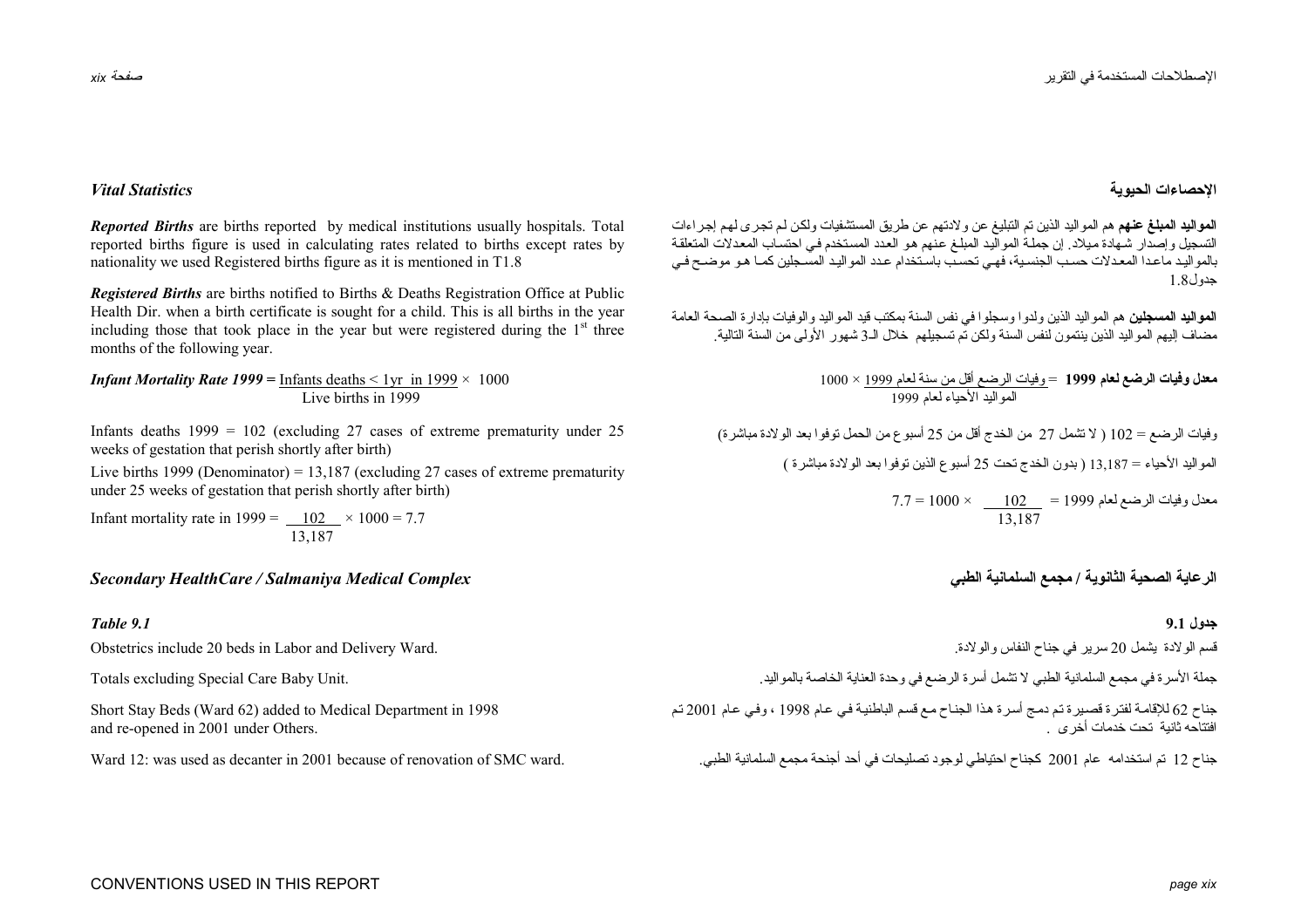### **جدول 9.2 ، جدول 9.3** *9.3 Table**9.2***,** *Table*

Private ward include 413 & 410: data is already included within the related departments, except number of beds.

Beds in Surgical department has been used for dental inpatients in 2001, so the total admission of the surgical department includes dental inpatients to enable the calculation for the other utilization of beds indicators in the table.

### **جدول 9.18** *9.18 Table*

Total outpatients visits: Visits to the physiotherapy, occupational therapy and day case unit has been separated form the total outpatients visits.

Physiotherapy: physiotherapy services in health centers were started at Ibn Sina in 1992 and at National Bank of Bahrain health center in 1996, administratively they were reported to Salmaniya Medical Complex and their data also was included within Salmaniya Complex. In July 2001, these services were officially separated from Salmaniya Medical Complex therefore their data were excluded from this table and presented in the Primary Health Care (Table 7.14).

الجناح الخاص يشمل جناح <sup>410</sup> <sup>و</sup>:413 الأعداد والمعدلات التابعة لهذا الجناح (ما عدا عدد الأسرة) تم احتسابهم ضمن الأقسام الطبية وقد تم ذكر هم مر ة أخر ى بشكل منفصل بسبب إن عدد الأسر ة في هذا الجناح لا يمكن إدر اجه تحت قسم معين.

تم استخدام أسرة قسم الجراحة لمرضى الأسنان في عام <sup>2001</sup> ، لذا تم دمج البيانات المتعلقة بهم مع قسم الجراحة ليتسنى احتساب مؤشرات قياس استخدام الأسرة الموضحة بالجدول.

جملة زيارات العيادات الخارجية: تم فصل زيارات الخدمات العلاجية ( العلاج الطبيعي، العلاج المهني ووحدة الإقامة القصيرة) عن جملة الزيارات للعيادات الخارجية.

العلاج الطبيعي: لقد بدء توفير خدمات العلاج الطبيعي في الرعايـة الصـحية الأوليـة بمركز ابن سينا عام 1992 وفي مركز بنكَ البحرين الوطني 1996 ، حيث كانت إدارة هذه الخدمات تتبع إدارة قسم العلاج الطبيعي في مجمع السلّمانية الطبي . ولكن في يوليه 2001 تم فصل تلك الخدمات عن إدارة مجمع السلمانية الطبـي . وبنـاءً علـي ذلك فلقد تم ترحيل البيانات المتعلقة بذلك إلى فصل الرعاية الصحية الأولية جدول 7.14 .